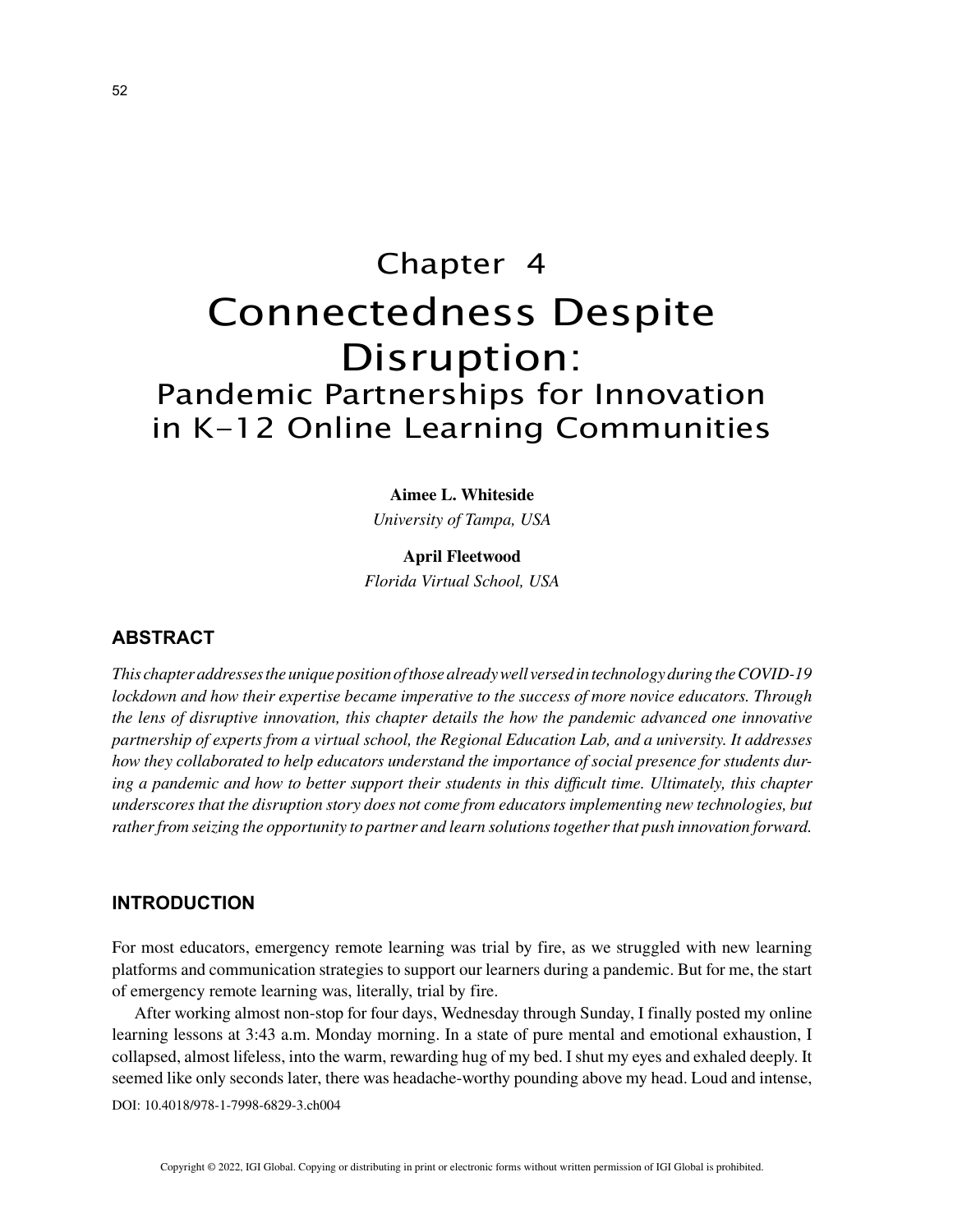it was almost like the house was about to implode. The sirens came next. I forced myself awake, and I stumbled forward, still woozy and dysfunctional from the mental and physical exhaustion of the previous few days. As I looked through the decorative glass in our front door, a blurred outline of a fire truck right outside my front door met my disbelieving gaze. I opened the door, and the fire chief whipped his head around, clearly surprised to see me. With alarm in his eyes, he asked if anyone else was in the house. I answered that my kids were all home. With great urgency, he said gruffly, "Get them out of the house…now!" I quickly shepherded my three groggy, grumpy kids and our dog, Brody, to my neighbor's house. The pounding had been the roofers; today—today of all days—was the starting date of our roofing project. The roofers had accidently hit a corroded pipe with some old shingles, exposing dripping gas. As I looked down at my Fitbit, I saw that it was now the start time for one of my classes and realized I had no way to communicate with my students. And was my house about to go up in flames along with the chaos that had suddenly become pandemic teaching?

It is trial by fire stories like this one that help us understand the stress and need for support and connectedness for educators during the pandemic. This type of urgency ultimately led to our pandemic partnership. As we think back to the March 2020 global lockdown, it did not seem possible that we could be living in a pandemic similar to the Spanish Flu in the early 20th century. Instead, the whole lockdown process seemed more like a scene from a low-budget movie. None of it seemed real.

The magnitude of the situation was not lost on those of us in education; we understood the job at hand. We immediately shifted into overdrive. Suddenly, we understood the softness and hardness of time represented by the melting watches in Dali's paintings. The surreal became real. As time slowed for some, it picked up at an exponential pace for educators.

Academic leaders and instructional technologists were immediately tasked to develop emergency plans and move their districts and schools to emergency remote learning (Petersen et al., 2020) as well as consider the opportunity cost of no on-site school on low-income, food insecure families and children with diverse learning needs (Kinsey et al., 2021). Parents adjusted their schedules to help their kids through the transition as they continued their own work remotely when possible. Teachers were challenged to move their courses online with very limited professional development. They latched onto any free professional development networks and opportunities that became available through their districts, professional associations, or global organizations, hoping to help their students transition as smoothly as possible (Cavanaugh & DeWeese, 2020).

As we all raced toward competency with various technologies, the instructors who were most successful in this process were not necessarily technology innovators. That is because the disruption story is not about the COVID-19 lockdown or the technologies teachers used. Instead, the true disruption was that kindergarten through twelfth grade (K–12) education needed low-cost, easy-to-use solutions that were readily, freely, and immediately available for stressed families, some with limited computer access and wireless bandwidth. The innovation, in this case, often came in the form of partnerships to gather quick advice and put something into practice immediately. The next sections address the disruption innovation framework, its origin, and its application for K–12 education.

## **DISRUPTIVE INNOVATION**

Coined by Clayton Christensen in 1995 based on trends in business and industry, disruptive innovation refers to the process whereby a smaller disrupting force helps spawn innovation. Christensen and his